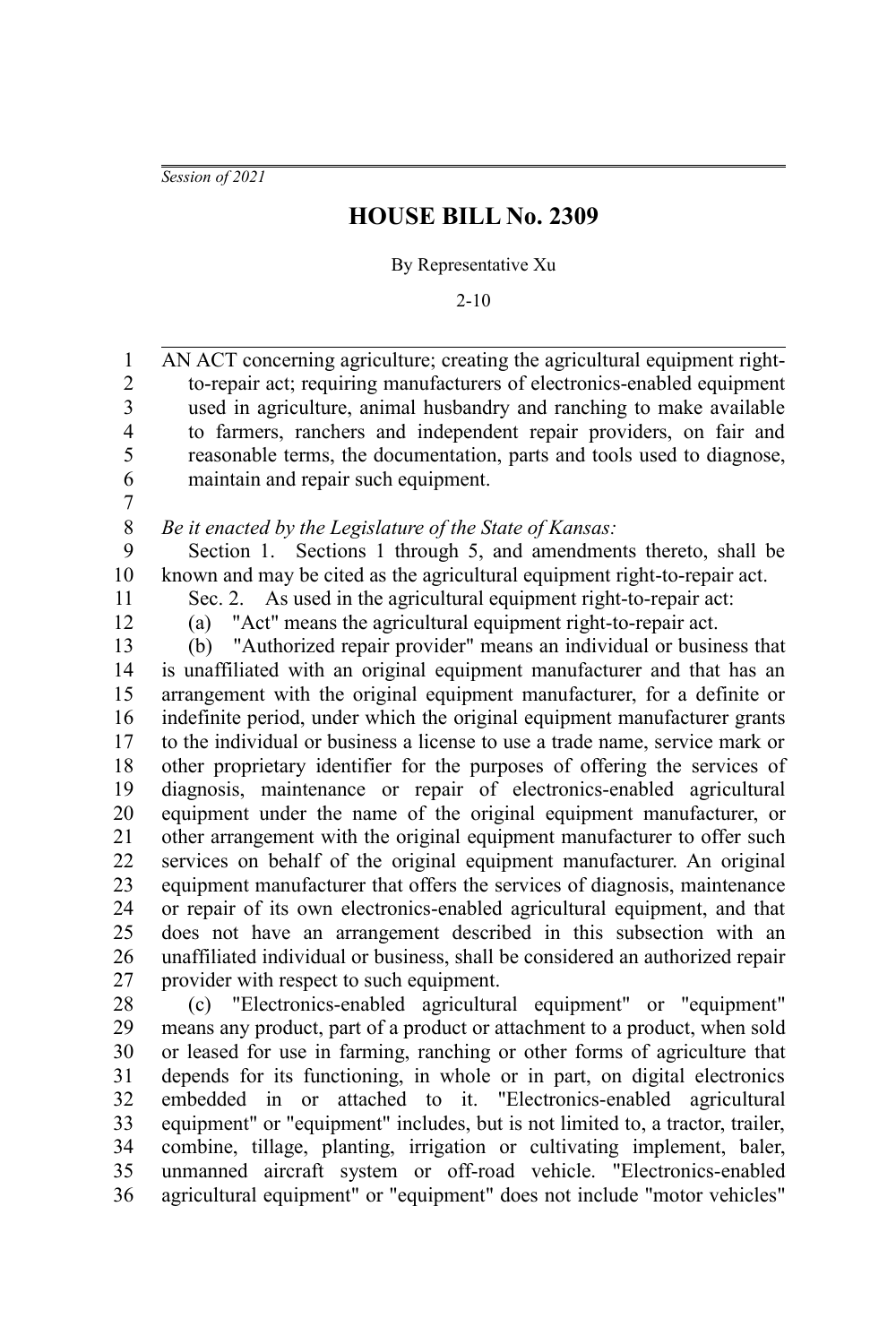as defined in this section. 1

(d) "Documentation" means any manual, diagram, reporting output, service code description, schematic or other guidance or information used in effecting the services of diagnosis, maintenance or repair of electronicsenabled agricultural equipment. 2 3 4 5

(e) "Embedded software" means any programmable instructions provided on firmware delivered with electronics-enabled agricultural equipment, or with a part for such equipment, for the purposes of equipment operation, including all relevant patches and fixes made by the manufacturer of such equipment or part for these purposes. 6 7 8 9 10

(f) (1) "Fair and reasonable terms" for obtaining a part or tool or documentation means at costs and terms that are equivalent to the most favorable costs and terms under which an original equipment manufacturer offers the part, tool or documentation to an authorized repair provider: 11 12 13 14

(A) Accounting for any discount, rebate, convenient means of delivery, means of enabling fully restored and updated functionality, rights of use or other incentive or preference the original equipment manufacturer offers to an authorized repair provider, or any additional cost, burden or impediment the original equipment manufacturer imposes on an independent repair provider; 15 16 17 18 19 20

(B) not conditioned on or imposing a substantial obligation or restriction that is not reasonably necessary for enabling the owner or independent repair provider to engage in the diagnosis, maintenance or repair of electronics-enabled agricultural equipment made by or on behalf of the original equipment manufacturer; and 21 22 23 24 25

26

(C) not conditioned on an arrangement described in subsection (b).

(2) For documentation, including any relevant updates, "fair and reasonable terms" means at no charge, except that, when the documentation is requested in physical printed form, a charge may be included for the reasonable actual costs of preparing and sending the copy. 27 28 29 30

(3) For software tools, "fair and reasonable terms" means at no charge and without requiring authorization or internet access, or imposing impediments to access or use, in the course of effecting the diagnosis, maintenance or repair and enabling full functionality of electronicsenabled agricultural equipment in a manner that impairs the efficient and cost-effective performance of any of those activities. 31 32 33 34 35 36

(g) "Firmware" means a software program or set of instructions programmed on electronics-enabled agricultural equipment, or on a part for such equipment, to allow the equipment or part to communicate within itself or with other computer hardware. 37 38 39 40

(h) (1) "Independent repair provider" means an individual or business operating in this state that: 41 42

(A) Does not have an arrangement described in subsection (b) with an 43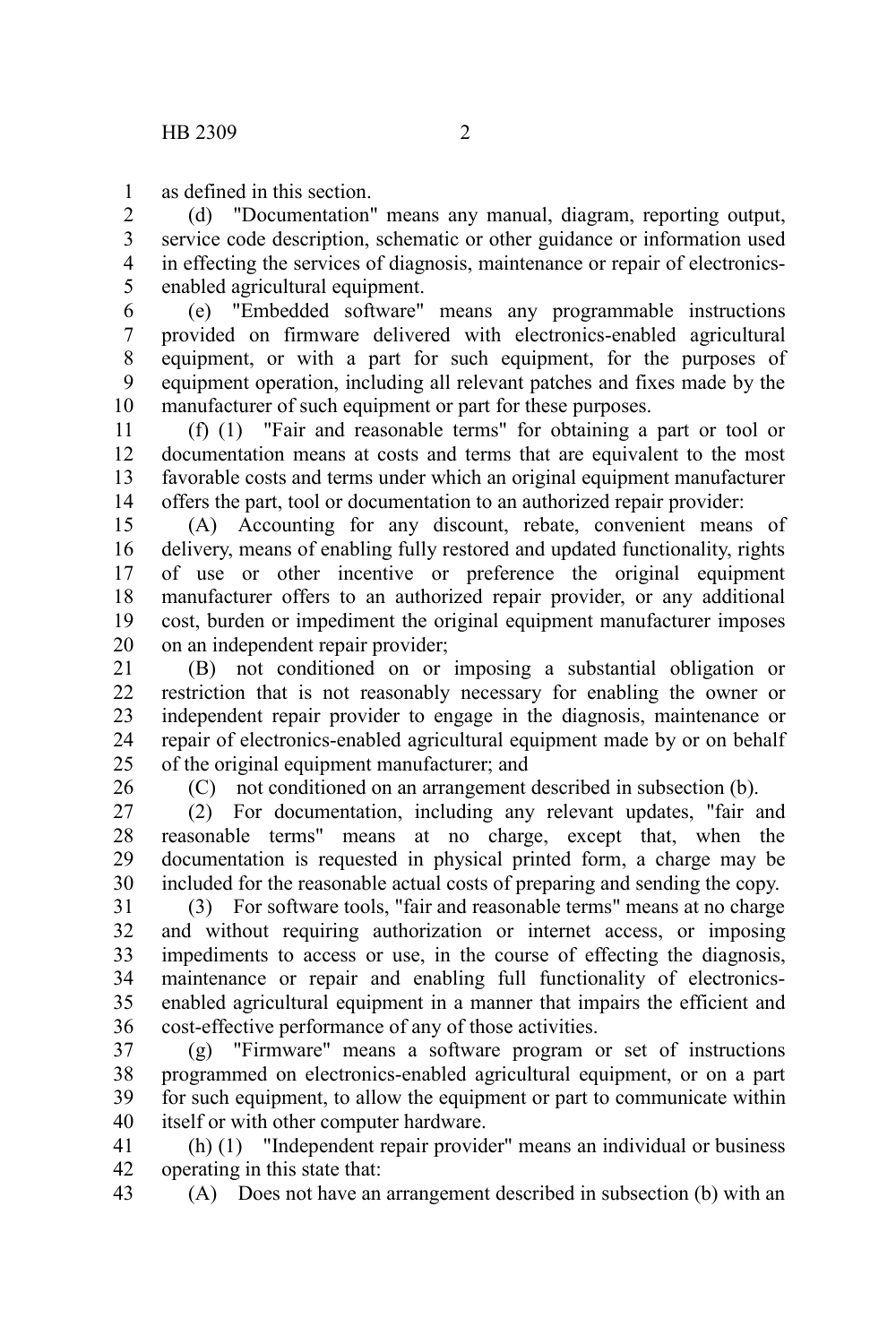original equipment manufacturer; 1

(B) is not affiliated with any individual or business that has such an arrangement; and 2 3

(C) is engaged in the services of diagnosis, maintenance or repair of electronics-enabled agricultural equipment. 4 5

(2) "Independent repair provider" includes any original equipment manufacturer or an individual or business that has an arrangement under subsection (b) with such original equipment manufacturer, or that is affiliated with an individual or business that has such an arrangement with that original equipment manufacturer, when it engages in the services of diagnosis, maintenance or repair of electronics-enabled agricultural equipment that is not manufactured by or sold under the name of that original equipment manufacturer. 6 7 8 9 10 11 12 13

(i) "Motor vehicle" means a vehicle that is designed for transporting persons or property on a street or highway and is certified by the manufacturer under all applicable federal safety and emissions standards and requirements for distribution and sale in the United States. "Motor vehicle" does not include: 14 15 16 17 18

(1) A motorcycle; or 19

20

(2) a recreational vehicle or an auto home equipped for habitation.

(j) "Original equipment manufacturer" means a business engaged in the business of selling, leasing or otherwise supplying new electronicsenabled agricultural equipment manufactured by or on behalf of itself to any individual or business. 21 22 23 24

(k) "Owner" means an individual or business that owns or leases electronics-enabled agricultural equipment purchased or used in the state of Kansas. 25 26 27

(l) "Part" means any replacement part, either new or used, made available by an original equipment manufacturer for purposes of effecting the services of maintenance or repair of electronics-enabled agricultural equipment manufactured by or on behalf of, sold or otherwise supplied by the original equipment manufacturer. 28 29 30 31 32

(m) "Tools" means any software program, hardware implement or other apparatus used for diagnosis, maintenance or repair of electronicsenabled agricultural equipment, including software or other mechanisms that program or pair a new part, calibrate functionality or perform any other function required to bring the product back to fully functional condition. 33 34 35 36 37 38

(n) "Trade secret" means anything tangible, intangible or electronically stored or kept that constitutes, represents, evidences or records intellectual property, including secret or confidentially held designs, processes, procedures, formulas, inventions, improvements or secret or confidentially-held scientific, technical, merchandising, 39 40 41 42 43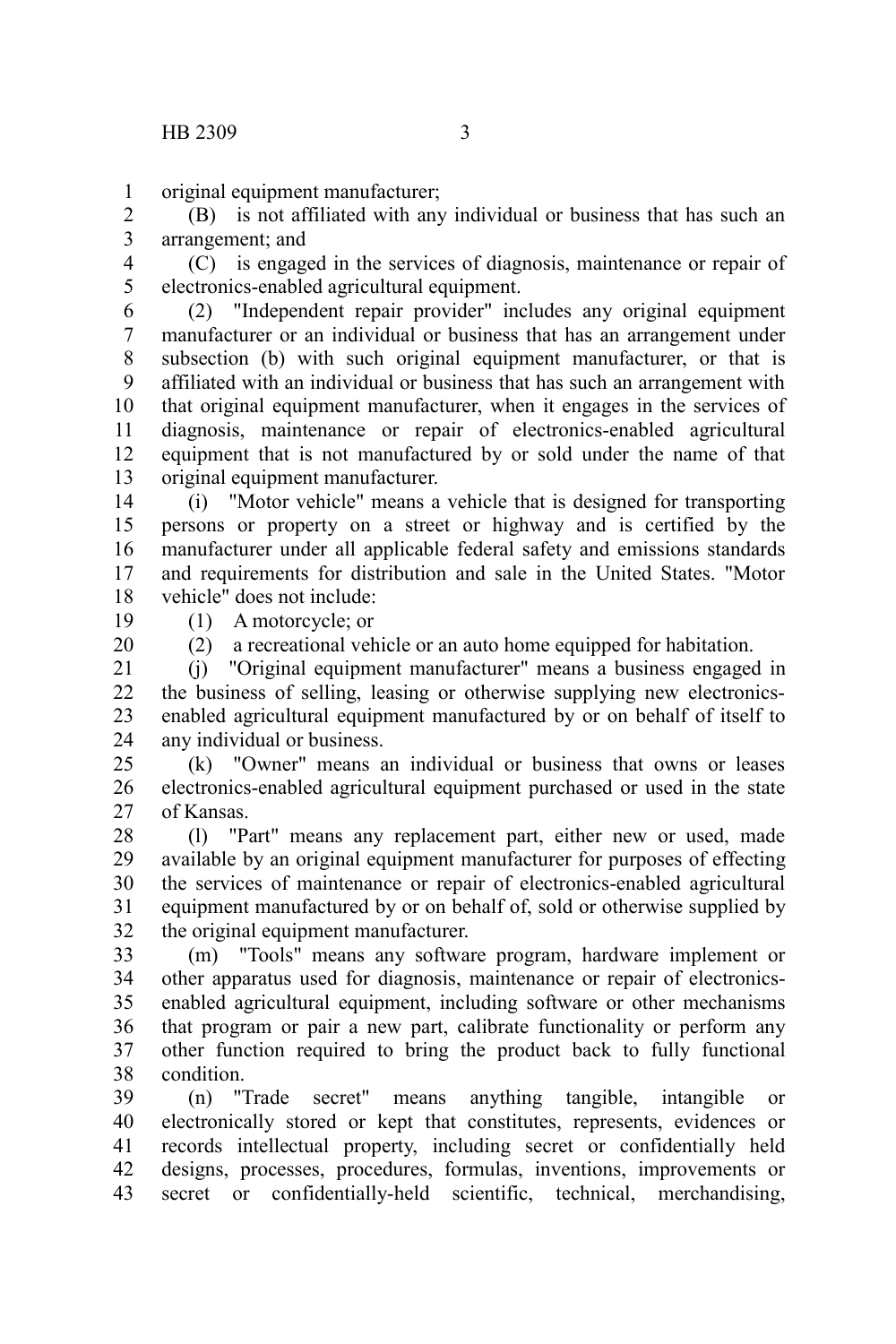production, financial, business or management information, or any other trade secret as defined in 18 U.S.C. § 1839, as in effect on January 1, 2021. 1 2 3

Sec. 3. (a) For electronics-enabled agricultural equipment and parts for such equipment, sold or used in the state of Kansas, an original equipment manufacturer shall make available, on fair and reasonable terms, documentation, parts and tools, inclusive of any updates to information or embedded software, for purposes of diagnosis, maintenance or repair of such equipment to any independent repair provider or to the owner of electronics-enabled agricultural equipment manufactured by or on behalf of, or sold or otherwise supplied by, the original equipment manufacturer. Nothing in this subsection requires an original equipment manufacturer to make available a part if the part is no longer available to the original equipment manufacturer. 4 5 6 7 8 9 10 11 12 13 14

(b) For equipment that contains an electronic security lock or other security-related function, the original equipment manufacturer shall make available to the owner and to independent repair providers, on fair and reasonable terms, any special documentation, tools and parts needed to disable the lock or function and to reset it when disabled in the course of diagnosis, maintenance or repair of the equipment. Such documentation, tools and parts may be made available by means of an appropriate secure system. 15 16 17 18 19 20 21 22

(c) (1) When the original equipment manufacturer has made an express warranty with respect to electronics-enabled agricultural equipment and the wholesale price of the equipment is \$100 or more, the manufacturer shall provide, at a reasonable price, such parts, tools and documentation as to enable: 23 24 25 26 27

(A) The repair of the equipment during the warranty period at an equitable price; and 28 29

- (B) convenient delivery and functionality. 30
- 31

(2) Such price shall account for the:

(A) Actual cost to the original equipment manufacturer to prepare and distribute the part, tool or documentation, exclusive of any research and development costs incurred; 32 33 34

(2) ability of owners and independent repair providers to afford the part, tool or documentation; and 35 36

37

(3) means by which the part, tool or documentation is distributed.

Sec. 4. (a) Nothing in this act shall be construed to require an original equipment manufacturer to divulge a trade secret to an owner or an independent service provider except as necessary to provide documentation, parts and tools on fair and reasonable terms. 38 39 40 41

(b) No provision in this act shall be construed to alter the terms of any arrangement described in section 2(b), and amendments thereto, in 42 43